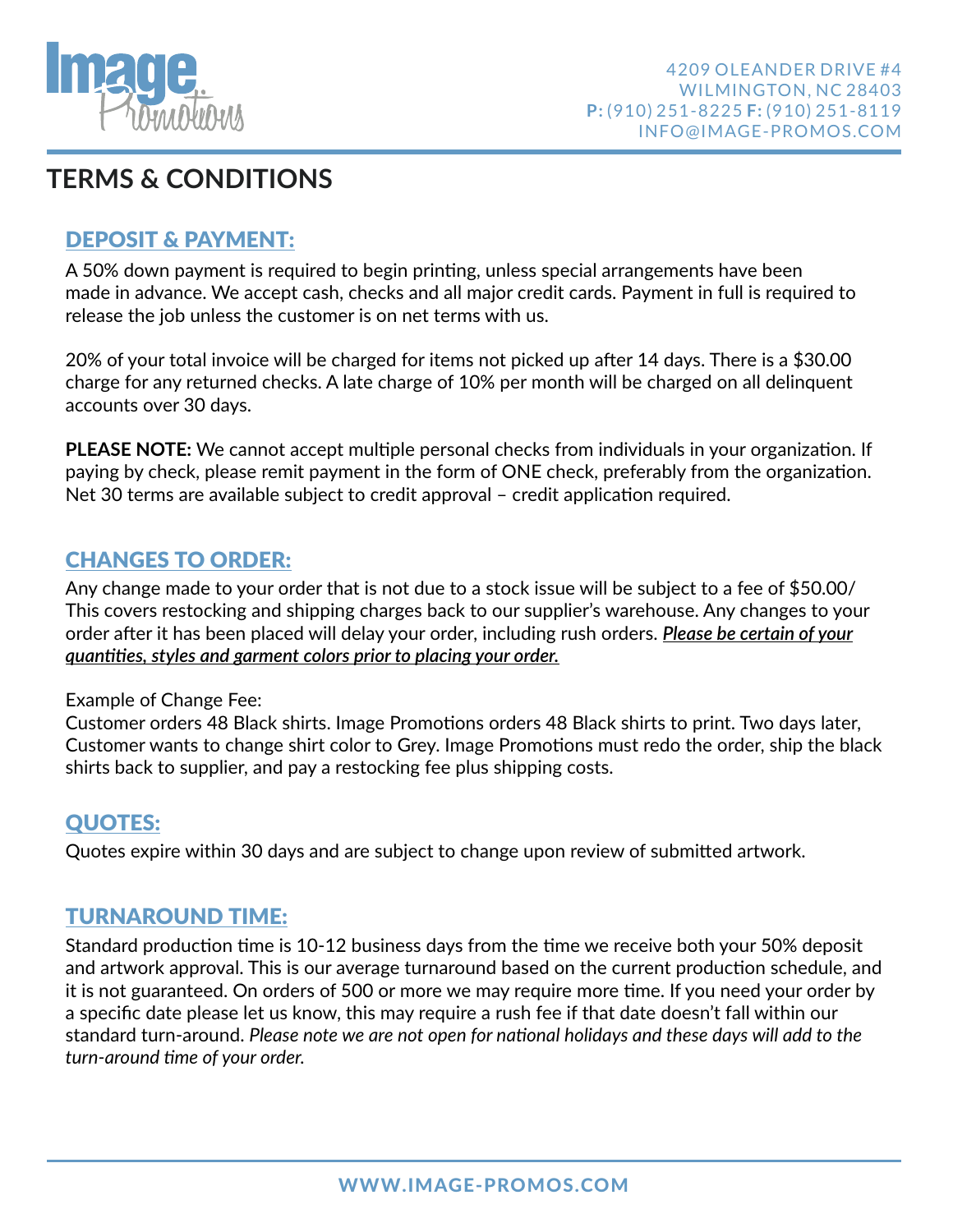### RUSH ORDERS:

We understand that there are occasions when orders are needed sooner than 10-12 business days and we strive to fulfill those orders. If an order is being shipped, the rush charges apply to our production time only. The amount of time it takes the carrier to get the order to you cannot be guaranteed by Image Promotions. Rush orders require payment in full to begin printing. We cannot guarantee that we will accommodate all rush orders.

#### SHIPPING:

We ship all orders via UPS Ground unless otherwise specified. If you prefer a specific carrier, please let us know upon order placement. Shipping is not included in the estimates unless specified, Shipping is not included in the turnaround time.

## CANCELLATIONS:

If you need to cancel your order, refund amounts are determined based on the status of the order's production. Refunds may be subject to applicable return shipping and/or restocking fees.

### OVERRUNS & UNDERRUNS:

Overruns or underruns not to exceed the industry standard of 5% on quantities ordered. Image Promotions will bill for actual quantity printed. For example, if 100 shirts are ordered, it is possible that the final invoice quantity after production could reflect a total of between 95 and 105. This also applies to orders for promotional products.

#### MANUFACTURE DEFECTS:

Image Promotions is not responsible for mistakes or defects on behalf of the manufacturer or distributor: mislabeled sizes, inconsistent coloring, dye lots, manufacturer garment defects, etc. Manufacturer and distributor defects or mis-shipments will delay production until all garments are received. It is highly recommended to order more garments than needed for each size. All additional garments will be included in the print run and we will bill for what is printed.